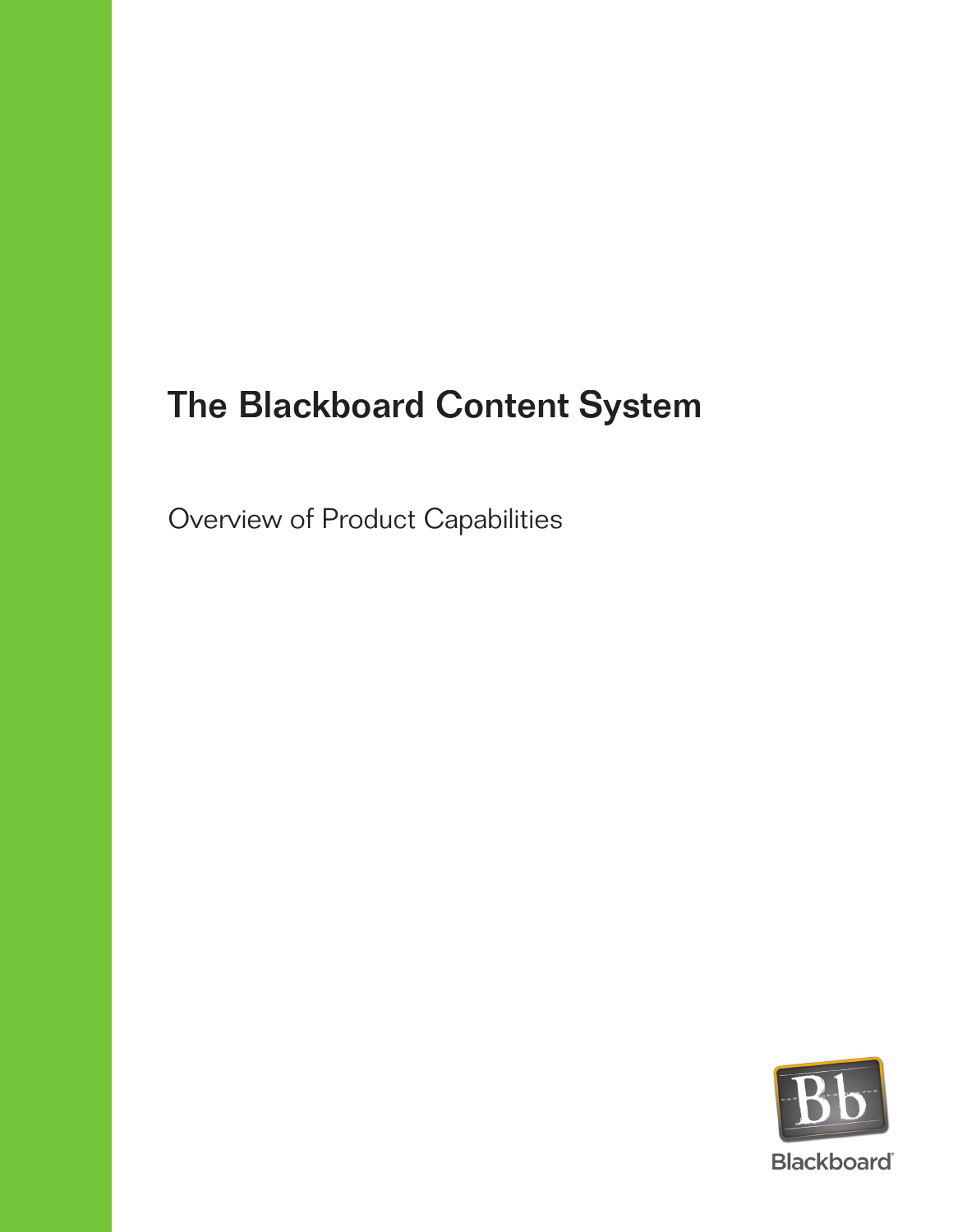# COLLECTION, SHARING AND DISCOVERY

The Blackboard Content System™, an advanced knowledge sharing application, uses an Internet file management engine to extend the reach of e–Learning beyond individual classes. Featuring a robust core set of capabilities that allow students, faculty and staff to exchange, reuse and share individual work, as well as educational and digital library content, the Blackboard Content System bridges content across learning communities and creates a progressive path of achievement across all stages of academic careers. These key capabilities include:



# Content and File Management:

Allows content and files to be managed, re-used, and shared effectively. Individual files and content objects can be used across multiple courses, organizations and modules without the need for duplication. Users can share their files, giving both read and write access to specific individuals, groups, and institution roles (i.e. all biology teachers). For users outside of the institution, content owners can create "passes" that provide access and enable collaboration for specific time periods.



## Versioning:

Allows users to automatically archive, track, and access previous versions of their files. The system creates separate copies after each contributor changes the document, providing an automatic backup for overwritten files. Users can access older versions of a file to review changes or revert to an earlier version thus erasing the changes.



#### Disk Space and Bandwidth Management:

Enables System Administrators to establish limits by institution role, on the amount of disk space for individuals, courses, and organizations, as well as control bandwidth settings for users based on institution role (e.g., student, faculty). Through these controls, Administrators can better manage computing resources and network utilization, as well as guard against system abuse.



# Collaborative Web-enabled File Storage:

Dedicated file and content storage areas for individual users, courses, organizations, or different constituent groups within the institution (i.e. the Business School, the College of Arts and Sciences, Foreign Language Faculty, etc.) as well as the Library. The Web Folders capability leverages the WebDAV standard which allows users to drag and drop content from a local workstation into the Blackboard platform, and open, edit and save files on the Blackboard server directly from their computer's desktop.



#### e-Portfolios:

Electronic portfolios enable students and faculty members to assemble, present, and share information online for documenting academic growth, career evaluation, and course preparation. Portfolios can be generated via the Portfolio Creation Wizard or customized based on pre-established portfolio templates. Institutions can also develop their own portfolio templates to guide their students in developing their portfolios.



# Workflow:

Provides the ability to define a workflow activity (such as Review, Approve, or Grade) and designate settings such as priority, deadline, and permissions. Workflows route content to other users and allow the sender to track the progress on completion of workflow activities.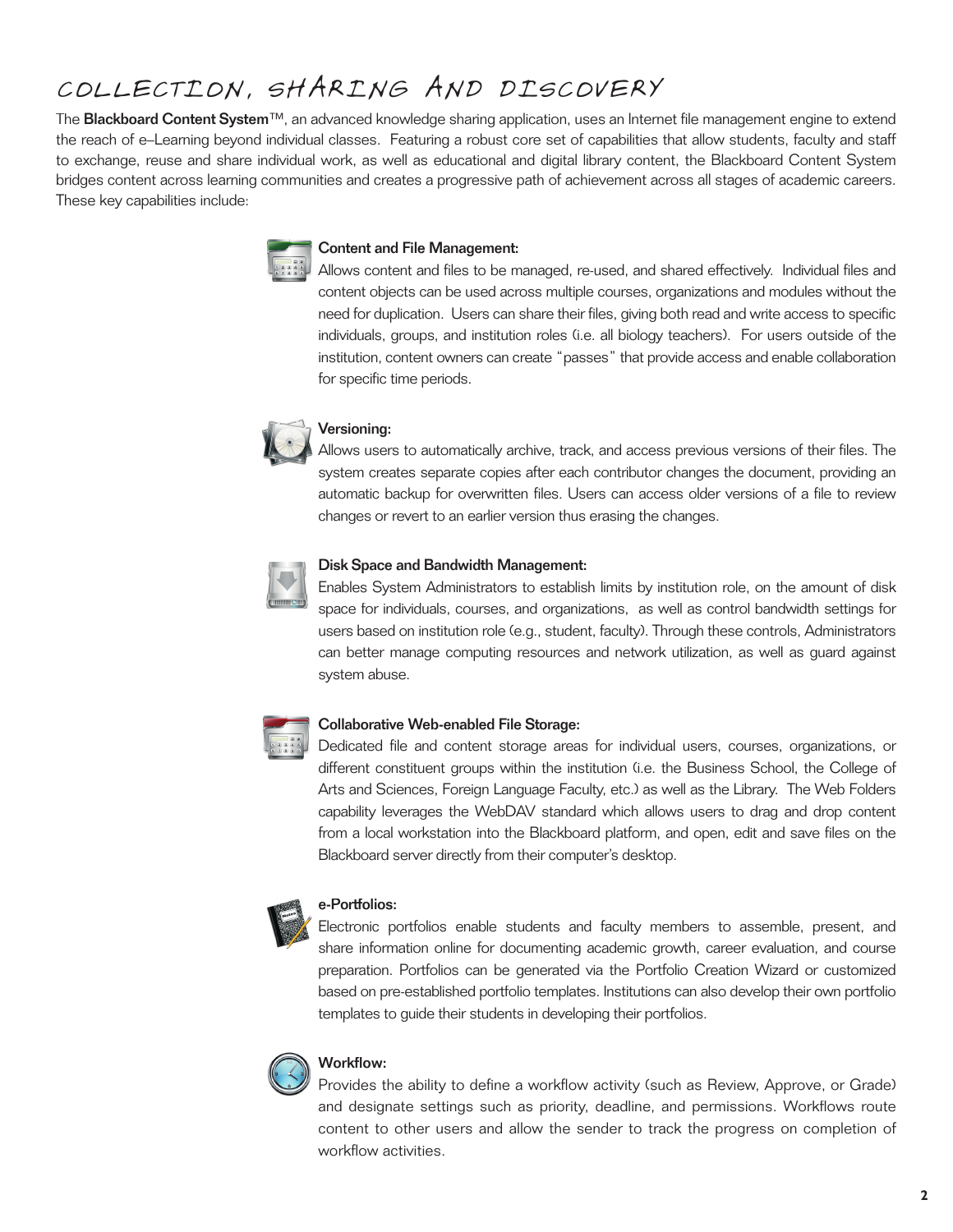

#### Learning Object Catalog:

Enables the institution to set up a searchable, hierarchical taxonomy to catalog learning objects and resources that can be accessed by individual users both within and outside the institution. Resources in the Learning Object Catalog can be easily included in courses by instructors.



#### e-Reserves:

Digital versions of copyright-cleared reserve readings that libraries create for faculty and students. Separate e-Reserve folders can be enabled for each course, and administration of these folders can be delegated to librarians. This capability assures that the library has the necessary level of administrative control to ensure that copyrighted digital content is used properly.



#### Enterprise Scalability:

Based on robust, industry standard web servers, application servers, and databases, the Blackboard system has a proven ability to scale to hundreds of thousands of active users. Out-of-the-box load balancing supports easy configuration of additional application servers to allow the implementation to grow with adoption. Likewise, multiple database fail-over support assures a reliable, high-availability enterprise environment.



#### Multi-Language Support:

Enables institutions to run multiple languages on the same system. Instructors can even set the language of the course independently from the language setting of the overall system. In addition to supporting most European languages, Blackboard supports multibyte character sets such as Japanese and Chinese.



#### Standards:

Compliance and interoperability with industry standards is a fundamental capability of Blackboard's software products. Blackboard is a strong advocate for open industry standards in the areas of system interoperability (IMS, SIF, OKI, etc.); content specifications (IMS, SCORM, NLN, etc.), privacy (FERPA), accessibility (Section 508), and metadata (IMS, Dublin Core, etc.).



#### Blackboard Building Blocks (Open APIs):

Our open architecture initiative, **Blackboard Building Blocks®**, provides a public, free software development kit (SDK) that documents application programming interfaces (APIs). Clients and independent software vendors use the Blackboard Building Blocks technology to create new functionality on top of the Blackboard platform or integrate external systems with Blackboard products.



## System Integration:

Blackboard's data and system integration capabilities, enabled through the Blackboard Building Blocks architecture, allow institutions to integrate student information systems, campus authentications systems (LDAP, Kerberos, Active Directory, etc.), and other campus back-office systems with the Blackboard platform.